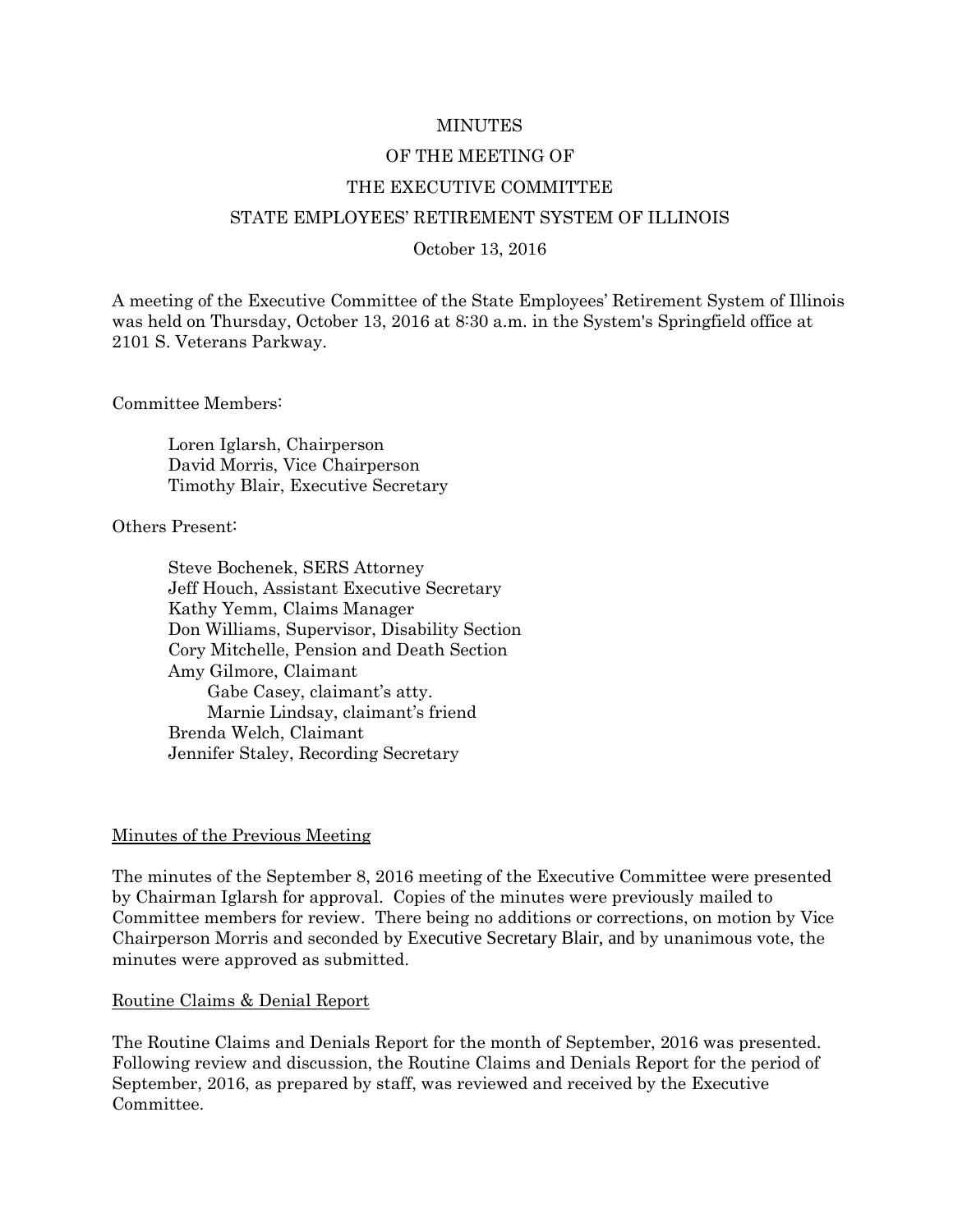# Old Business

None

# New Business

Chris Bron – Appeal to waive overpayment

(Chris Bron cancelled to retain attorney)

## Amy Gilmore – Exceeded gainful employment

Ms. Gilmore had exceeded the gainful employment limitation on two prior occasions. Ms. Gilmore's benefits were previously suspended due to exceeding the employment limitation, which she appealed. The Executive Committee approved her appeal on both occasions and her occupational benefits were reinstated.

Ms. Gilmore has now exceeded the 3<sup>rd</sup> quarter of 2015 by \$44.44. Her benefits were suspended retroactively to September 30, 2015, resulting in an overpayment of \$25,867.45. In the 4<sup>th</sup> quarter of 2015, Ms. Gilmore earned \$2,476.91 and, therefore, did not exceed the earnings limitation for this quarter.

Through Ms. Gilmore's attorney, Gabe Casey, she is requesting a personal appeal to the Executive Committee for a retroactive reversal of the termination of benefits and by doing so, eliminate the \$25,867.45 overpayment.

The committee discussed the case and Chairman Iglarsh made a motion to waive the retroactive reversal of the termination of benefits, seconded by Vice Chairperson Morris. All were in favor. Ms. Gilmore was told she would have to monitor her new job more closely, as to avoid this happening again. She still owes the \$44.44, which will be deducted from her benefits when reinstated retroactively.

# Brenda Welch – Request to waive survivor contribution refund

Brenda Welch retired December 1, 2012. Ms. Welch was not married, but elected to waive the survivor contribution refund.

Ms. Welch returned to state employment on November 20, 2015. She is re-retiring effective August 1, 2016. She is not married and does not intend to get married within the next couple of months. Ms. Welch is asking to once again waive her survivor contribution refund. She understands that her choice to waive the refund is irrevocable.

After some discussion, a motion was made by Chairman Iglarsh to approve Ms. Welch's waiver of the survivor contribution refund, seconded by Vice Chairman Morris. All were in favor.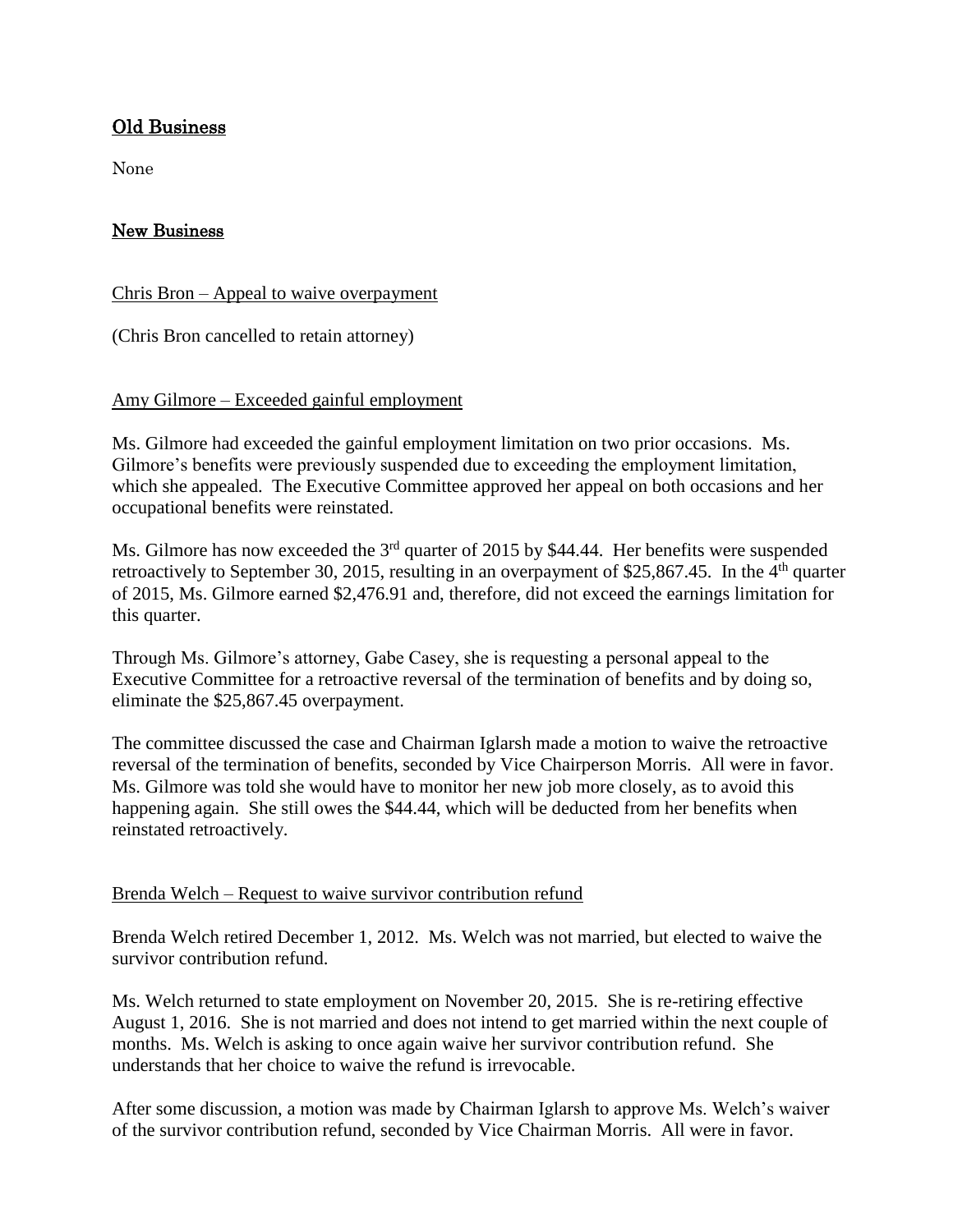# Normajean Norris Brantley – Reduce payment of overpayment

Normajean Brantley received social security disability retroactive to November 1, 2013, resulting in an overpayment of \$37,128.00. Ms. Brantley only received \$8,297.00 from Social Security because she had a previous overpayment with Social Security due to working and receiving a disability benefit at the same time.

Ms. Brantley's balance on her overpayment is \$36,331.82. She received numerous letters from the Vouchering Section concerning repayment of her overpayment. She was not cooperative and the Vouchering Section started garnishing her entire pension payment to collect the overpayment.

A 60 months payment plan would be \$605.53 per month. Ms. Brantley is asking her monthly payment be reduced to \$150.00 a month. At that rate it would take 243 months, or 20.25 years, to pay back. Ms. Brantley is currently 67 years old and retired.

After discussing the case, a motion was made by Executive Secretary Blair to deny Ms. Brantley's request to reduce her overpayment, seconded by Vice Chairperson Morris. All were in favor. There was discussion that the repayment plan should be one allowing for repayment of the overpayment in five years, per system policy.

## Iris Hernandez – Temporary Disability

Iris Hernandez works as a Mental Health Tech III for DHS. She last worked on February 27, 2014 and began a medical leave of absence on February 28, 2014.

Ms. Hernandez was sent to an independent medical exam on August 25, 2016 and was found capable of performing her job duties. Member's benefits are pending suspension until final review. Ms. Hernandez wishes to appeal the decision of denial of temporary benefits.

After some discussion, a motion was made by Executive Blair to deny Ms. Hernandez' request to appeal the denial of benefits, seconded by Vice Chairperson Morris. All were in favor.

## Linda Parisi – Occ Dis – 12 month filing period

Linda Parisi works as a Correction Nurse II for Stateville Correctional Center. She last worked on January 7, 2014. She began a service connected leave on January 16, 2014.

She has requested an appeal to the Executive Committee so that the 12 month filing limitation can be waived.

After some discussion, a motion was made by Chairman Iglarsh to approve Ms. Parisi's request to waive the 12 month filing limitation, seconded by Vice Chairperson Morris. All were in favor.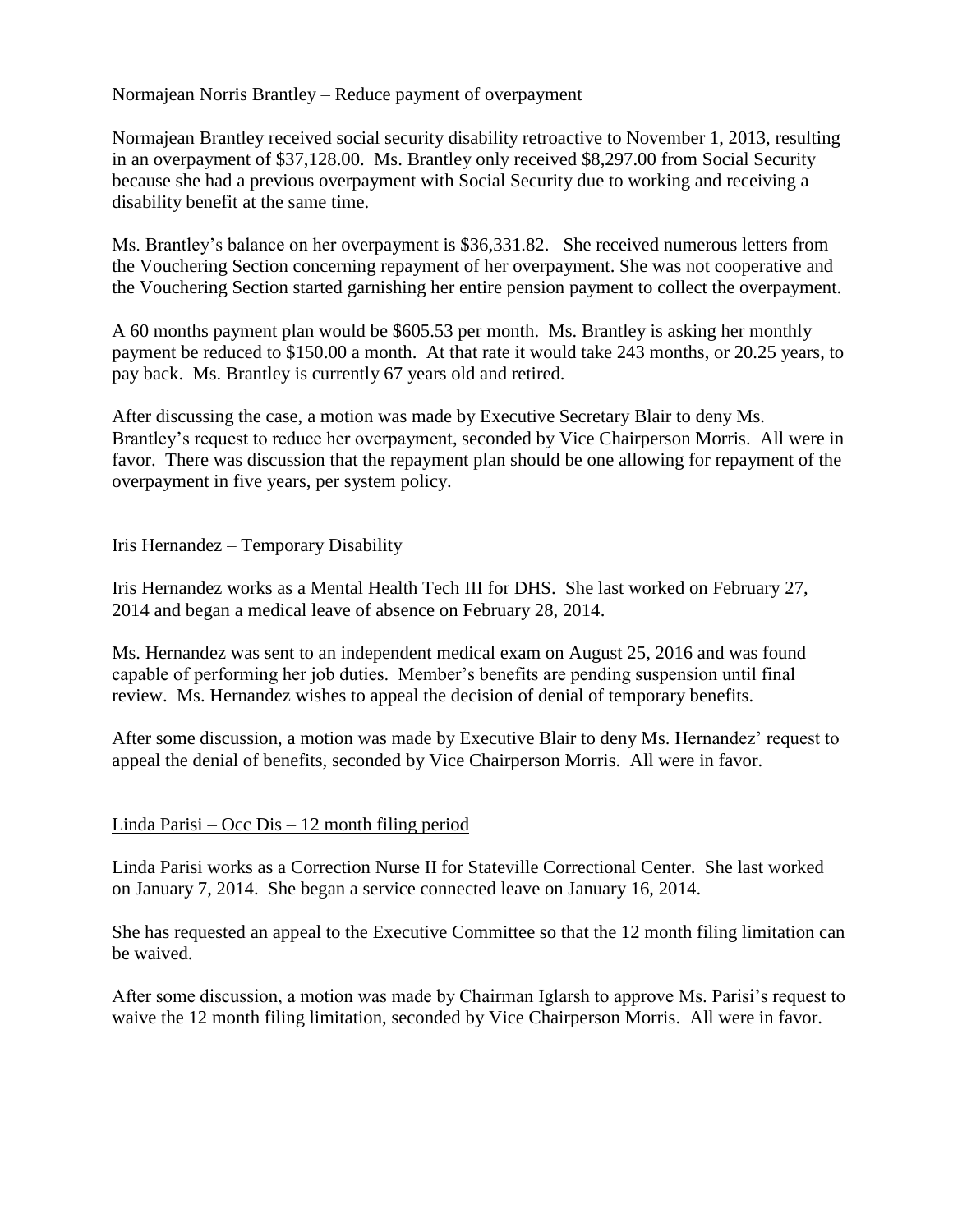# John Nakashain – Occ Dis – 12 month filing period

John Nakashain currently works for Tollway. He worked as a highway maintainer (snow bird) for IDOT in 2008 and was injured on the job. He last worked on March 28, 2008 and was dismissed on March 29, 2008 due to the end of the season.

He has requested an appeal to the Executive Committee to have the 12 month filing limitation waived.

After discussing the case, a motion was made by Chairman Iglarsh to approve Mr. Nakashain's request to waive the 12 month filing limitation, seconded by Executive Secretary Blair. All were in favor. Mr. Nakashain will be paid from December, 2008 thru March, 2009.

#### Maricela Mendoza – Nonocc – Waive 90 day filing period

Maricela Mendoza works as a caseworker for the Department of Human Services. She last worked on April 5, 2016. She began a medical leave of absence on April 7, 2016.

She has requested a written appeal to the Executive Committee to have the 90 day filing limitation waived.

After some discussion a motion was made by Chairman Iglarsh to approve Ms. Mendoza's request to waive the 90 day filing limitation, seconded by Vice Chairperson Morris. All were in favor.

## Anthony Catezone – Nonocc – Waive 90 day filing period

Anthony Catezone works as a Buyer for Tollway. He last worked on December 23, 2010 and began a medical leave of absence on February 15, 2011.

He has requested an appeal to the Executive Committee so that the 90 day filing limitation can be waived.

After some discussion, a motion was made by Chairman Iglarsh to approve Mr. Catezone's request to waive the 90 day filing limitation, seconded by Vice Chairperson Morris. All were in favor.

## Gladys Kutzora – Temp Dis – 90 day waiver

Gladys Kutzora works as a teletype operator for the Secretary of State. She last worked on May 18, 2014 and began a medical leave of absence on May 19, 2014.

Ms. Kutzora has requested a written appeal to the Executive Committee to have the 90 day filing limitation waived. Medical information has been obtained.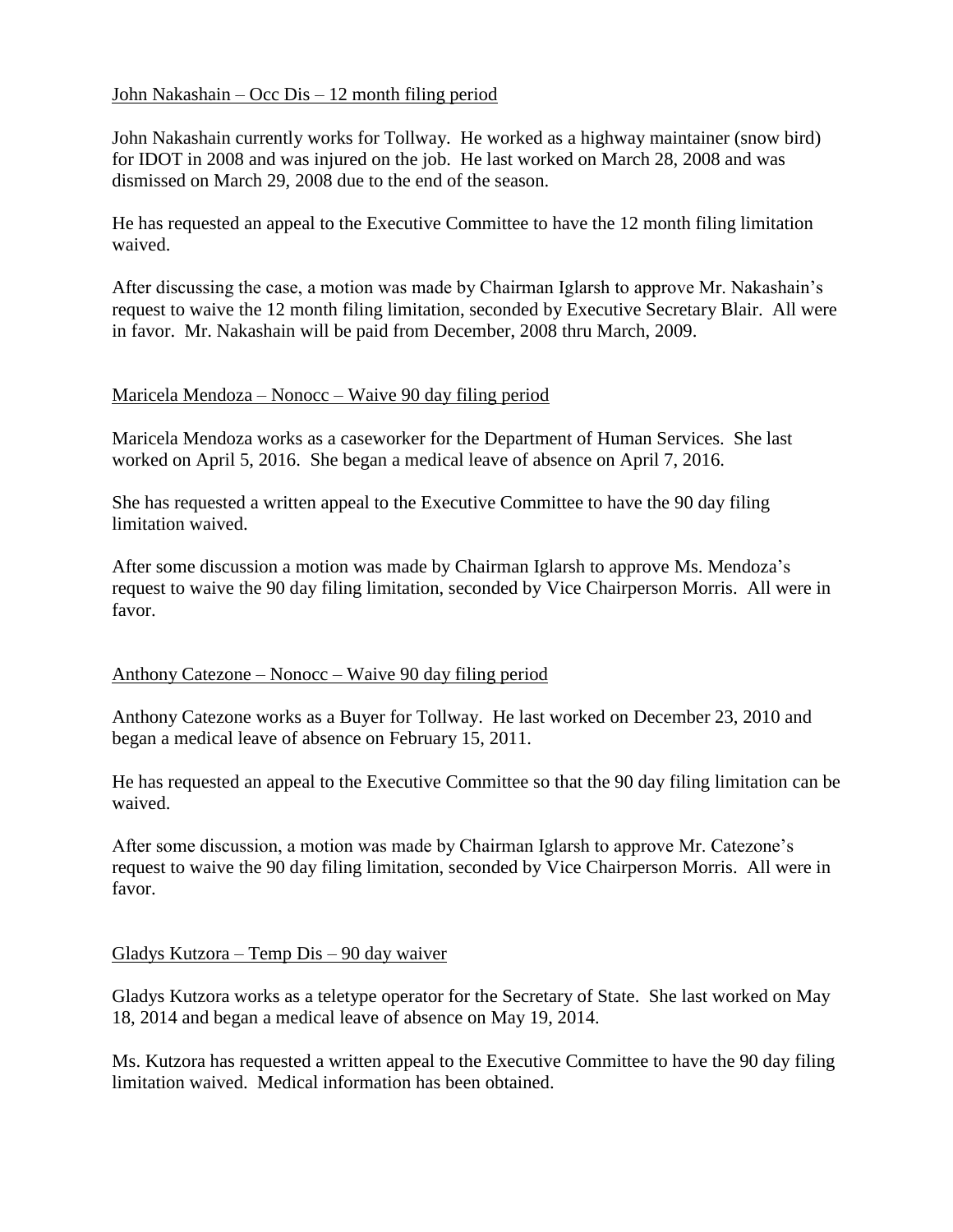After some discussion, a motion was made by Chairman Iglarsh to approve Ms. Kutzora's request to waive the 90 day filing limitation, seconded by Vice Chairperson Morris. All were in favor.

## Randi Lovett – Nonocc – 90 day waiver

Randi Lovett works as an operations associate for the Secretary of State. Ms. Lovett last worked on March 31, 2016 and began a medical leave of absence on April 4, 2016. She returned to work on May 27, 2016.

Ms. Lovett has requested a written appeal to the Executive Committee to have the 90 day filing limitation waived.

After some discussion, a motion was made by Chairman Iglarsh to approve Ms. Lovett's request to waive the 90 day filing limitation, seconded by Executive Secretary Blair. All were in favor.

## Winifred Thomas – Appeal to receive survivor contribution refund

Winifred Thomas retired effective June 1, 2009. On her retirement application she listed her 30 year old daughter as a physically disabled dependent child and, therefore, was not issued a survivor contribution refund.

Ms. Thomas is asking for the survivor contribution refund. She states her daughter was dependent upon her when she completed her retirement application on May 18, 2009, but not dependent when she retired on June 1, 2009.

After reviewing the case, a recommendation was made by Chairman Iglarsh to approve Ms. Thomas' request to receive the survivor contribution refund, seconded by Vice Chairperson Morris. All were in favor.

## Kathleen Hawkes – Return of optional service purchase

Ms. Hawkes is requesting a written appeal with the Executive Committee. She is asking for the return of payment that she paid for a short period of employment. Ms. Hawkes initiated the request to establish creditable service for the short period of employment thinking it would make her a Tier 1 member.

After some discussion, a motion was made by Executive Secretary Blair to deny Ms. Hawkes' request for return of payment paid for her short period of time, seconded by Vice Chairperson Morris. All were in favor.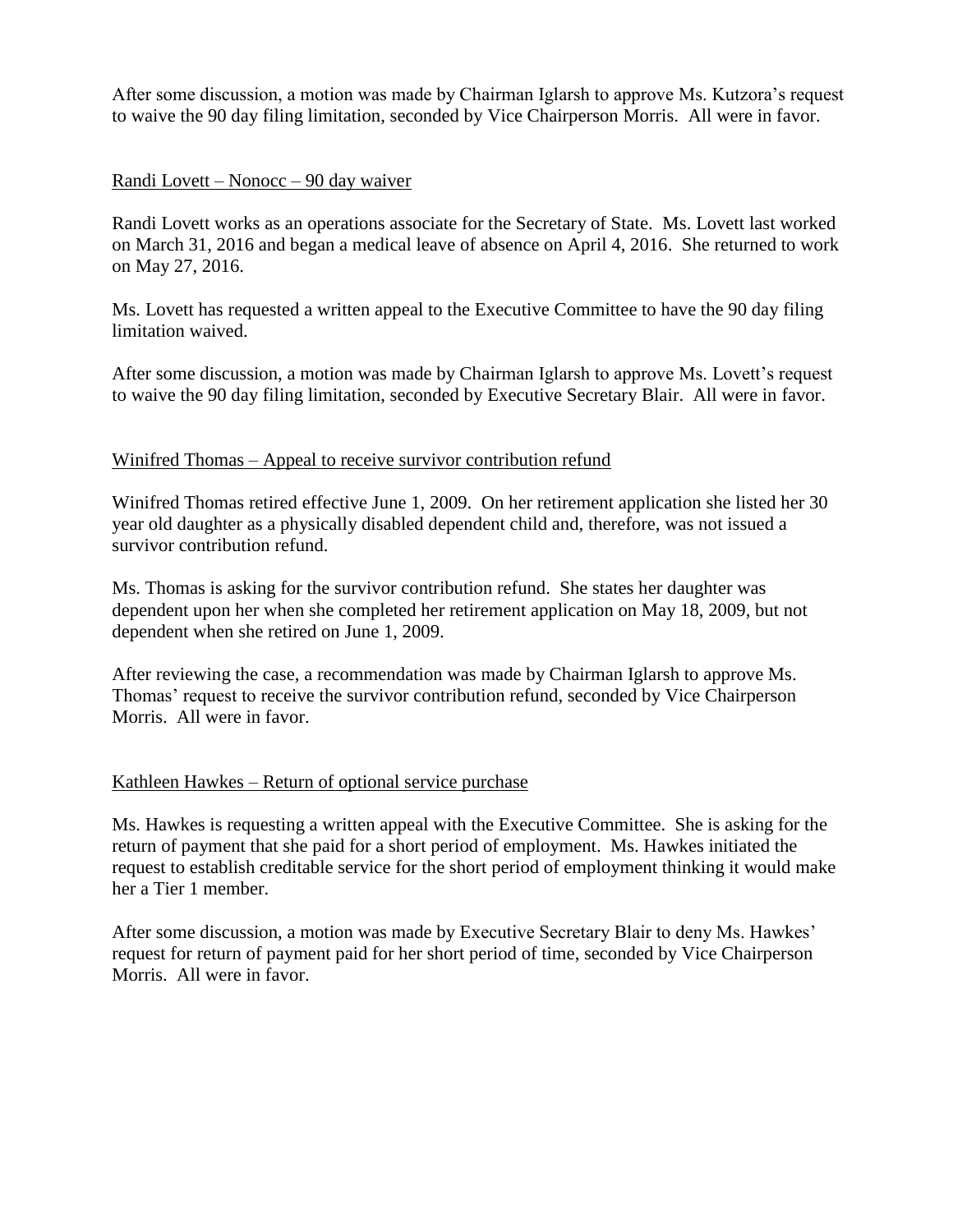## Policy - Acceptance of electronic signatures

The Electronic Commerce Security Act (5 ILS 175/1-101 et seq.) authorizes State and local government agencies to accept signatures, required data, and documents in electronic format and provides that where a rule of law requires information to be "written" or "in writing", or requires a signature, an electronic record satisfies that rule of law. This applies to all forms required and received, including but not limited to, application for benefits, direct deposit forms, and beneficiary designation forms.

After some discussion, a motion was made by Chairman Iglarsh to accept electronic signatures of application for benefits, direct deposit forms, and beneficiary designation forms. The motion was seconded by Vice Chairperson Morris. All were in favor.

The policy change will need to be reflected in the procedure manuals.

## Policy –Write-off policy for death benefits

The Pension and Death Claims Section would like to implement a policy where funds are moved to the "employer reserve" when a beneficiary still cannot be located five years after the notification of the member's death. As we no longer have a purge data base, the member's information will not be removed from the system so we are still able to identify the member if a beneficiary contacts us; however, having the money transferred will help the Pension and Death Section with reducing the exception reports.

After some discussion, a motion was made by Chairman Iglarsh to implement a policy whereby funds are moved to the "employer reserve" when a beneficiary cannot be located five years after the notification of member's death. This motion was seconded by Vice Chairperson Morris. All were in favor.

## Add on:

# Michael Irwin – Opinion needed regarding military service purchase

Michael Irwin contacted our office on June 18, 2016 about purchasing additional military service credit in order to retire. From his record, it appeared that he was on the payroll in June, 2016. He subsequently purchased 15 months of military credit. We have since discovered that he was last paid in February, 2016. Mr. Irwin was on an administrative leave from September 17, 2015 through February 6, 2016 and suspended pending judicial verdict effective February 6, 2016.

Mr. Irwin resigned effective August 2, 2016. He purchased 1 month of service credit from his paid sick and vacation days. He has applied for a pension to be effective September 1, 2016. Mr. Irwin has 25 years and .25 month of service credit in the alternative formula and is 50 years old.

If he was eligible to purchase military service, his pension could begin immediately. If he was not eligible to purchase military service, he would not be eligible for a pension until March 1, 2021 (at a rate approximately \$240 less per month).